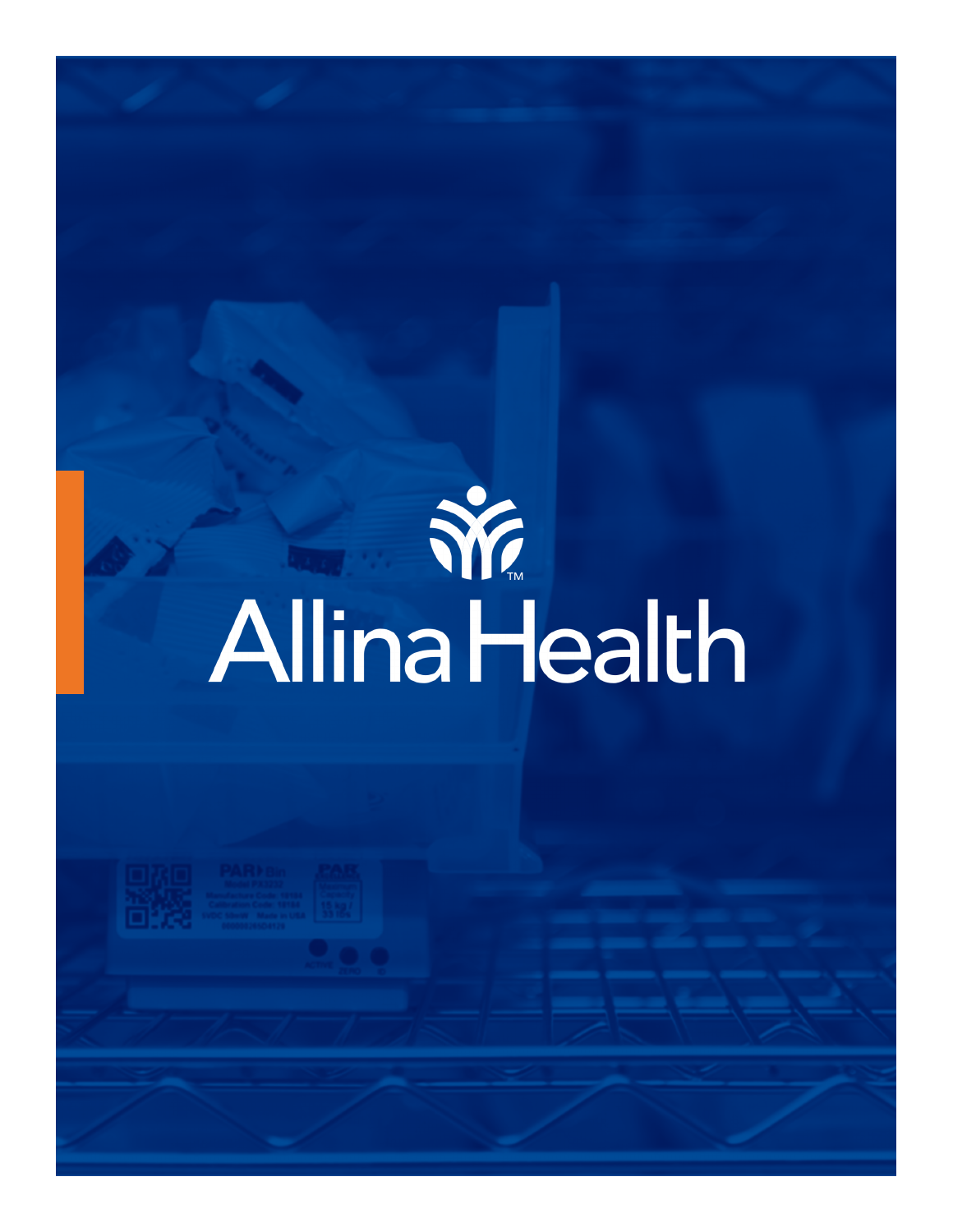



## CASE STUDY

# **Allina Health improves supply chain operations with PAR Excellence resilience**

**NO. OF HOSPITALS NO. OF SCALES**  5 75,178 42 390

**INSTALLED**

**DEPARTMENTS WITH SCALES**

**NO. OF LOCATIONS WITH SCALES**

### MIGRATING TO A DIFFERENT ENTERPRISE RESOURCE PLANNING (ERP) SYSTEM CAN BE AN ARDUOUS, COMPLICATED AND TIME-CONSUMING TASK THAT CAN CONSUME A GREAT DEAL OF RESOURCES ON THE FRONT END BEFORE THE LONG-TERM BENEFITS START TO BE REALIZED.

While healthcare organizations may salivate over anticipated benefits and efficiencies once the system goes live, they tend to experience many frustrating hiccups and speed bumps along the way.

Some of those operational challenges can involve intrasystem connectivity that the ERP vendor is expected to facilitate – at least from one end of the linkage.

What happens on the other end of that linkage matters, too, so you need a resilient partner to make that happen.

The supply chain team at Allina Health learned that lesson first-hand.

Like many top-tier healthcare organizations, the Minneapolis, MN-based integrated delivery network sought to consolidate and standardize to a single ERP platform for Finance, Human Resources and Supply Chain Management.

After nearly 22 years with its previous ERP platform (the IDN went live with the vendor back in 1999), Allina switched earlier this year, according to Sarah Charai, Director of Supply Chain Operations at Allina Health.

Allina's Supply Chain team reached out to PAR

Excellence early on in the process, she indicated, soon after the decision to move to a new ERP was made, in fact. The decision to move quickly made complete sense, too.

"Their integration with our new system was critical as we have PAR Excellence so widespread throughout our System," Charai recalled.

Recruiting PAR Excellence into the conversion process right away was necessary for Allina clinicians to practice effectively and for Supply Chain to transact business efficiently. And their response was appreciated.

"PAR Excellence was very open and willing to assist with the needed interfaces and to support us in whatever way we needed through the transition," Charai said. "[At times] when the implementation didn't go as smooth as we had hoped, PAR Excellence was extremely flexible and supportive with their assistance to make sure orders got placed to allow us to continue to deliver patient care. They put in a lot of time after our go-live to support us."

Like many ERP conversions, Allina's wasn't nearly as simple as flipping a switch. In fact, the information technology team at PAR Excellence had to reconfigure